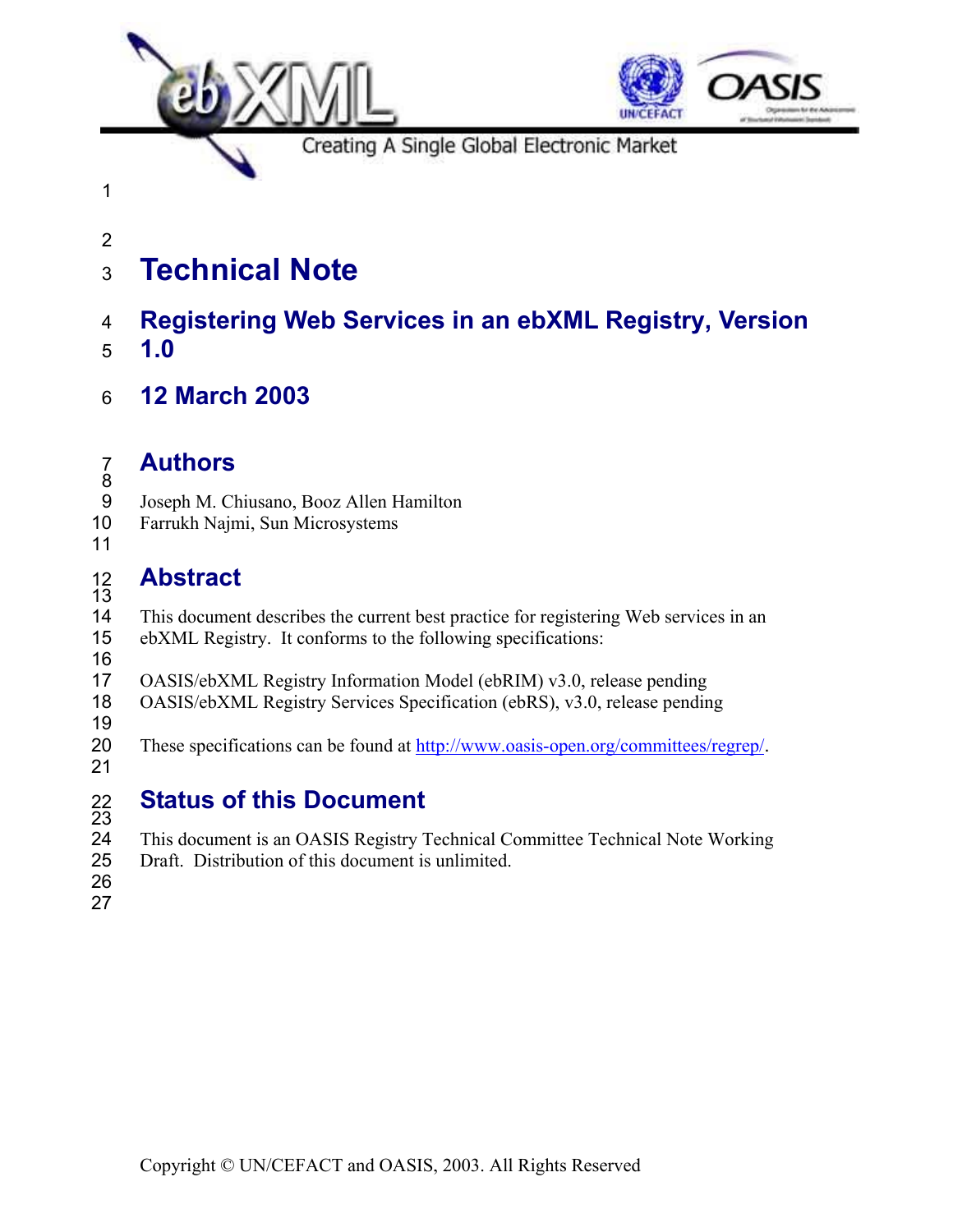# **TABLE OF CONTENTS**

| 29       |                                                                               |
|----------|-------------------------------------------------------------------------------|
| 30       |                                                                               |
| 31       | 1                                                                             |
| 32       | 1                                                                             |
| 33       | $\overline{2}$                                                                |
| 34       | $\overline{3}$                                                                |
| 35       | 3.1                                                                           |
| 36       | 3.2                                                                           |
| 37       | 3.3                                                                           |
| 38       | 4                                                                             |
| 39       | 5                                                                             |
| 40       | 5.1                                                                           |
| 41       | 5.2                                                                           |
| 42       | Associating a Web Service with an Access Control Policy 11<br>5.3             |
| 43       | Registering a Service Description that is External to the Registry  12<br>5.4 |
| 44       | 5.5                                                                           |
| 45       | 5.6                                                                           |
| 46       |                                                                               |
| 47<br>48 | APPENDIX B OASIS/EBXML COLLABORATION-PROTOCOL PROFILE                         |
| 49<br>50 |                                                                               |
|          |                                                                               |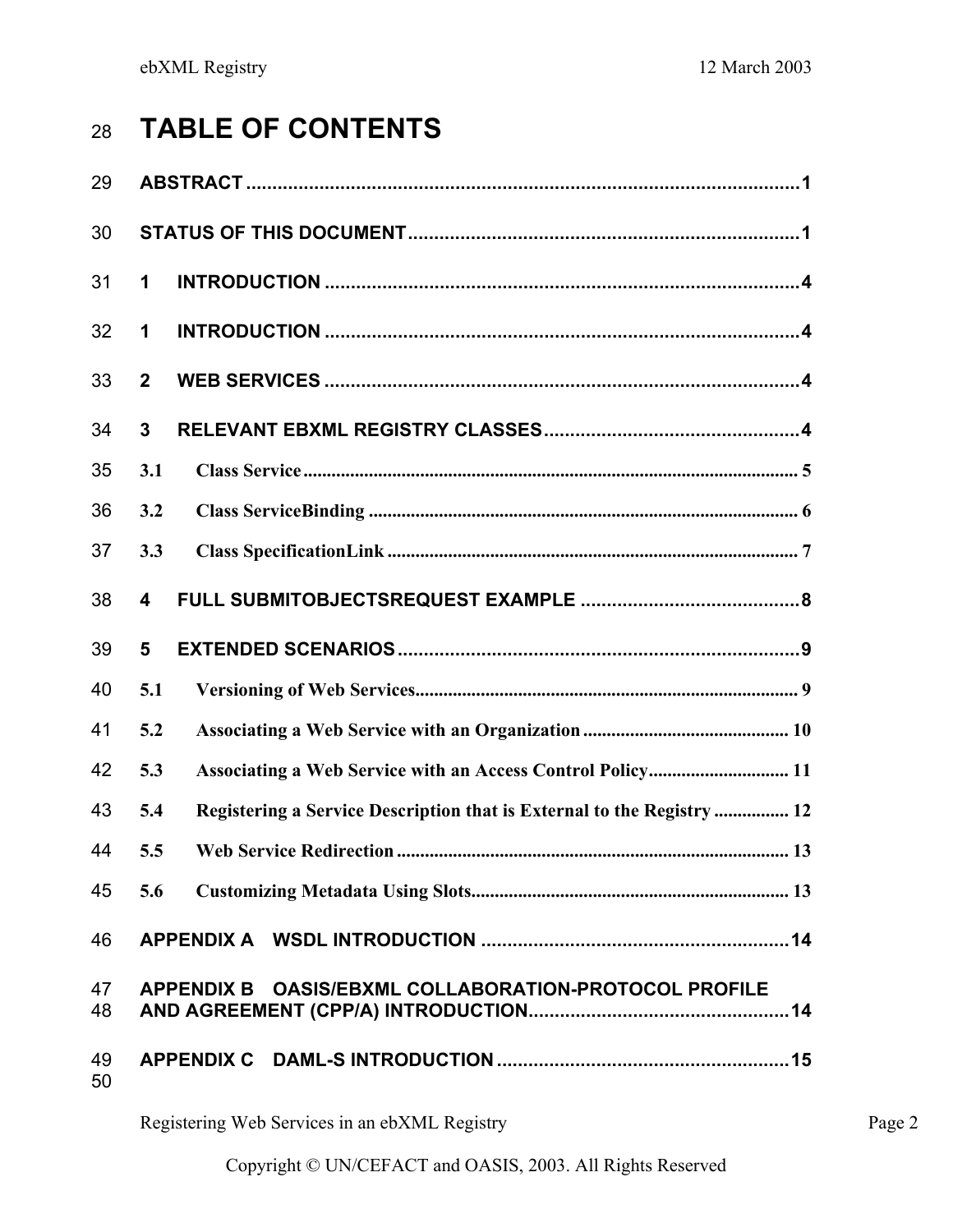# **Figures**

| 53 | 52 FIGURE 1: RELATIONSHIP BETWEEN RIM CLASSES SERVICE,     |
|----|------------------------------------------------------------|
| 54 | FIGURE 2: ASSOCIATING A WEB SERVICE WITH AN ORGANIZATION10 |
| 55 | FIGURE 3: REGISTERING AN EXTERNAL SERVICE DESCRIPTION  12  |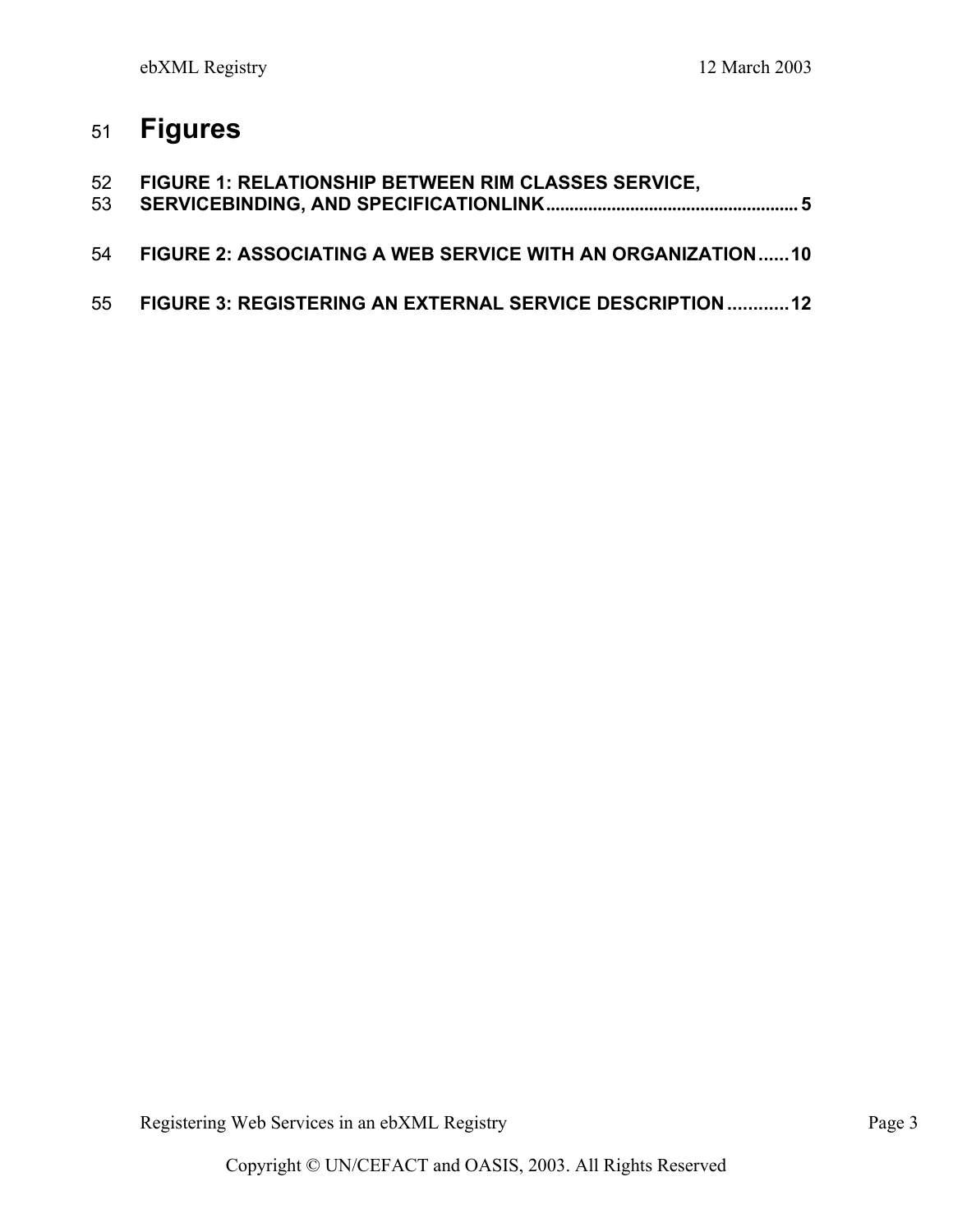## **1 Introduction**

An ebXML Registry provides a stable store where information submitted by a Submitting Organization is made persistent. Such information is used to facilitate ebXML-based Business to Business (B2B) partnerships and transactions. Submitted content may be XML schema and documents, process descriptions, Web services, ebXML Core Components, context descriptions, UML models, information about parties and even software components. 

The purpose of this document is to provide a Best Practice for registering Web services and their associated entities in an ebXML Registry.

# **2 Web Services**

 $\overline{a}$ 

A Web service is "a software system identified by a URI whose public interfaces and bindings are defined and described using XML. Its definition can be discovered by other software systems. These systems may then interact with the Web service in a manner described by its definition, using XML based messages conveyed by Internet protocols." [WSA]. The characteristics, capabilities, and requirements of a Web service can be described and published, thereby enabling automatic discovery and invocation of the service. One mechanism by which these descriptions can be published is in an ebXML Registry. The most common mechanism for describing Web services today is the Web Services Description Language, or WSDL [WSDL]; however, the Service description that is registered can be in any format such as OASIS/ebXML Collaboration-Protocol Profile 79 and Agreement (CPP/A [ebCPP]) or the emerging DAML-S [DAML-S]. 

More information on WSDL, CPP/A, and DAML-S are given in the appendices of this document.

# **3 Relevant ebXML Registry Classes**

- A Web service can be represented in an ebXML Registry through several Registry
- Information Model [ebRIM] classes: Service, ServiceBinding, and SpecificationLink.
- The relationship between these RIM classes is illustrated in the figure below.

<sup>&</sup>lt;sup>2</sup> It should be noted that with a WSDL SOAP binding, the "location" attribute of the "soap:address" element performs the same function as the "accessURI attribute". The OASIS/ebXML Registry v3 specifications do not specify the behavior in cases where the two addresses are different *(i.e. which address takes precedence).* This is considered an implementation issue.

Registering Web Services in an ebXML Registry **Page 4** Page 4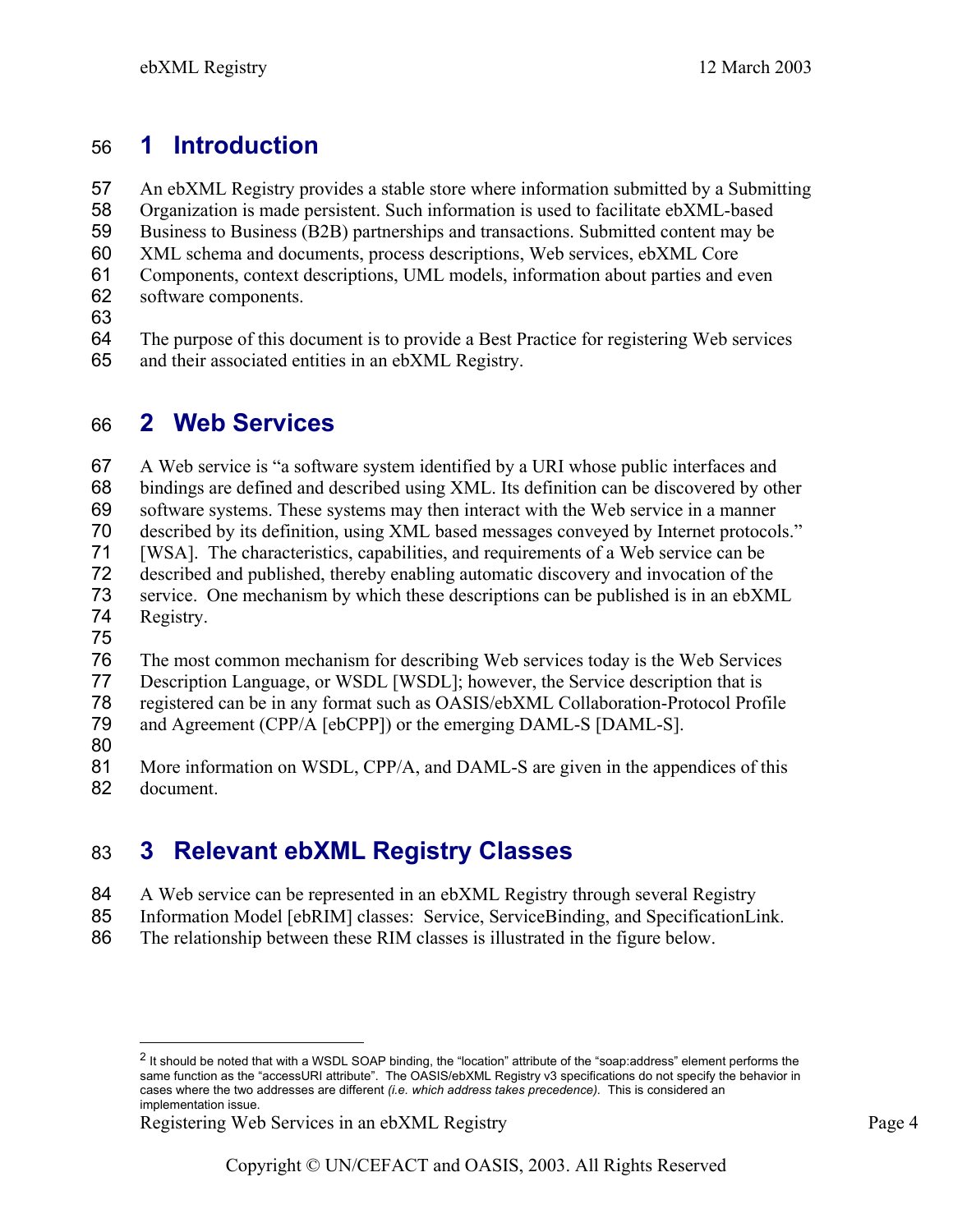

# 

#### **Figure 1: Relationship between RIM classes Service, ServiceBinding, and SpecificationLink**

- The following sections provide more information on each of the above RIM classes, specifically:
- 
- 93 A definition of the class
	- The XML schema representation for the class within a *SubmitObjectsRequest*
	- A sample XML instance that conforms to the schema representation
	- The reader is referred to the Registry Information Model Specification v3.0 for attributes and methods associated with each of these classes.
- 
- It should be noted that all namespace declarations are omitted from this document, for purposes of brevity.
- 

### **3.1 Class Service**

- Service instances are RegistryEntry instances that provide information on services (e.g., Web services).
- 

#### **3.1.1 Submission XML Schema Representation**

- The following is the XML schema representation of the Service class within the RIM.xsd
- schema [ebRIM Schema].
-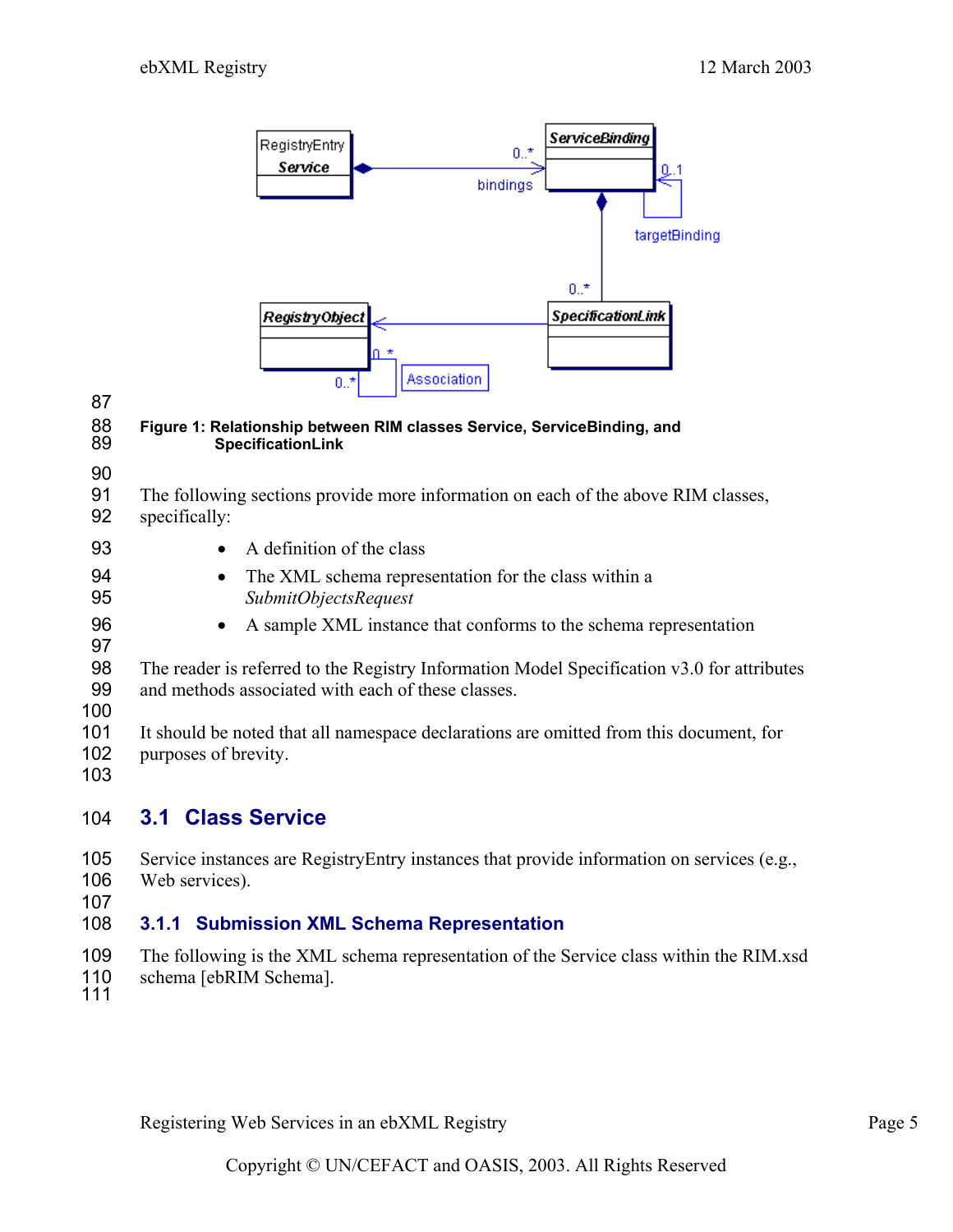```
412 <element name = "Service" type = "tns:ServiceType"/><br>114 <complexType name = "ServiceType"><br>115 <complexContent>
         <complexType name = "ServiceType">
115 <complexContent> 
                   116 <extension base = "tns:RegistryEntryType"> 
117 <sequence> 
                             118 <element ref = "tns:ServiceBinding" minOccurs = "0" 
                                                                 maxOccurs = "unbounded"/>
                        </sequence>
                   </extension>
              </complexContent>
         </complexType>
1190<br>1221<br>123<br>124125 
126 3.1.2 Sample XML Instance 
127 The following sample XML instance illustrates the definition of a Service called
```

```
128 "AcmePurchaseOrderService" that accepts purchase orders for Acme Corporation. Note 
129 that the ServiceBinding element is discussed later:
           <Service id="AcmePurchaseOrderService">
132 <Name> 
133 <LocalizedString lang="en_US" value = "Acme Purchase Order Web Service"/><br>134 </Name><br>135 <Description><br>136 <LocalizedString lang="en_US" value = "This Web service will accept purchase
                 </Name>
                 <Description>
136 <LocalizedString lang="en_US" value = "This Web service will accept purchase orders 
137 for Acme Corporation. It will validate the contents of each purchase order, and, if valid,<br>138 will process the purchase order and automatically generate an Invoice."/><br>139 </Description>
                         will process the purchase order and automatically generate an Invoice."/>
139                  </Description><br>140                  ...ServiceBino
140 …ServiceBinding element is placed here…
```
</Service>

146

### 142 **3.2 Class ServiceBinding**

- 143 ServiceBinding instances are RegistryObject instances that represent technical
- 144 information on a specific way to access a specific interface offered by a Service instance.
- 145 A Service has a collection of ServiceBindings.
- 147 **3.2.1 Submission XML Schema Representation**
- 148 The following is the XML schema representation of the ServiceBinding class within the 149 RIM.xsd schema.

```
150 
        <element name = "ServiceBinding" type = "tns:ServiceBindingType"/>
        153 <complexType name = "ServiceBindingType"> 
             <complexContent>
                  155 <extension base = "tns:RegistryObjectType"> 
                       <sequence>
157 <element ref = "tns:SpecificationLink" minOccurs = "0" maxOccurs = 
158 "unbounded"/> 
159 </sequence> 
                      160 <attribute name = "accessURI" use="optional" type = "anyURI"/> 
161        <attribute name = "targetBinding" use="optional" type = "anyURI"/><br>162       </extension>
162                     </extension><br>163                  </complexContent
163                 </complexContent><br>164         </complexTvpe>
        </complexType>
165
```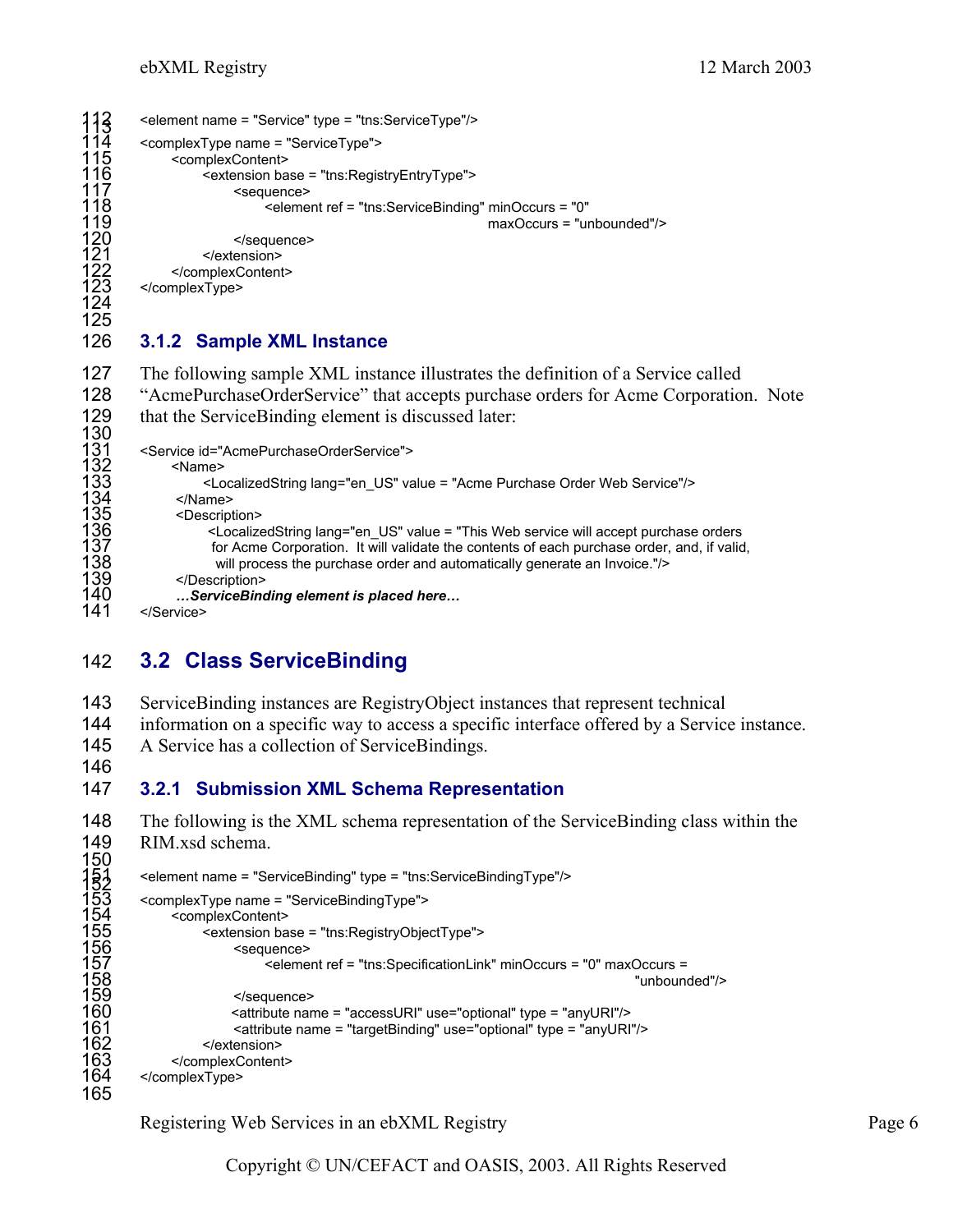#### 166 **3.2.2 Sample XML Instance**

167 The following sample XML instance extends the earlier example by adding a 168 ServiceBinding for AcmePurchaseOrderService. The "accessURI" attribute contains the 169 address (access point) of the Web service that is being described<sup>2</sup>. Note that the 170 SpecificationLink element is discussed later.<br>171<br>172 <Service id="AcmePurchaseOrderService"> <Service id="AcmePurchaseOrderService">

| 173 | <name></name>                                                                                                                                                                                                                                                                                                                                                                                             |
|-----|-----------------------------------------------------------------------------------------------------------------------------------------------------------------------------------------------------------------------------------------------------------------------------------------------------------------------------------------------------------------------------------------------------------|
| 174 | <localizedstring lang="en US" value="Acme Purchase Order Web Service"></localizedstring>                                                                                                                                                                                                                                                                                                                  |
| 175 |                                                                                                                                                                                                                                                                                                                                                                                                           |
| 176 | <description></description>                                                                                                                                                                                                                                                                                                                                                                               |
| 177 | <localizedstring lang="en_US" value="This Web service will accept purchase orders&lt;/td&gt;&lt;/tr&gt;&lt;tr&gt;&lt;td&gt;178&lt;/td&gt;&lt;td&gt;for Acme Corporation. It will validate the contents of each purchase order, and, if valid,&lt;/td&gt;&lt;/tr&gt;&lt;tr&gt;&lt;td&gt;179&lt;/td&gt;&lt;td&gt;will process the purchase order and automatically generate an Invoice."></localizedstring> |
| 180 |                                                                                                                                                                                                                                                                                                                                                                                                           |
| 181 | <servicebinding accessuri="http://www.acme.com/purchaseorderservice"></servicebinding>                                                                                                                                                                                                                                                                                                                    |
| 182 | SpecificationLink element is placed here                                                                                                                                                                                                                                                                                                                                                                  |
| 183 |                                                                                                                                                                                                                                                                                                                                                                                                           |
| 184 |                                                                                                                                                                                                                                                                                                                                                                                                           |

### 185 **3.3 Class SpecificationLink**

A SpecificationLink provides the linkage between a ServiceBinding and one of its technical specifications that describes how to use the service with that ServiceBinding. For example, a ServiceBinding may have a specific SpecificationLink instance that describes how to access the service using a technical specification (such as a WSDL document).

191

#### 192 **3.3.1 Submission XML Schema Representation**

193 The following is the XML schema representation of the SpecificationLink class within 194 the RIM.xsd schema. 195<br>196<br>198

```
196 <element name = "SpecificationLink" type = "tns:SpecificationLinkType"/> 197 
198 <complexType name = "SpecificationLinkType"><br>
199 <complexContent><br>
200 extension base = "tns:RegistryObject"<br>
201 sequence minOccurs = "0" max<br>
202 selement ref = "tns:UsageDe<br>
203<br>
204 selement ref = "tns:UsagePa<br>
20
                  <complexContent>
                        200 <extension base = "tns:RegistryObjectType"> 
                               \leqsequence minOccurs = "0" maxOccurs = "1">
                                     202 <element ref = "tns:UsageDescription" minOccurs = "0" 
                                                                                       maxOccurs="1" />
                                     204 <element ref = "tns:UsageParameter" minOccurs = "0" 
                                                                                     maxOccurs="unbounded" />
                               </sequence>
                               207 <attribute name = "specificationObject" use="required" type = "anyURI"/> 
                         </extension>
                  </complexContent>
            </complexType>
            212 <element name = "UsageDescription" type = "tns:InternationalStringType" /> 
            <element name = "UsageParameter" type = "tns:FreeFormText" />
214
```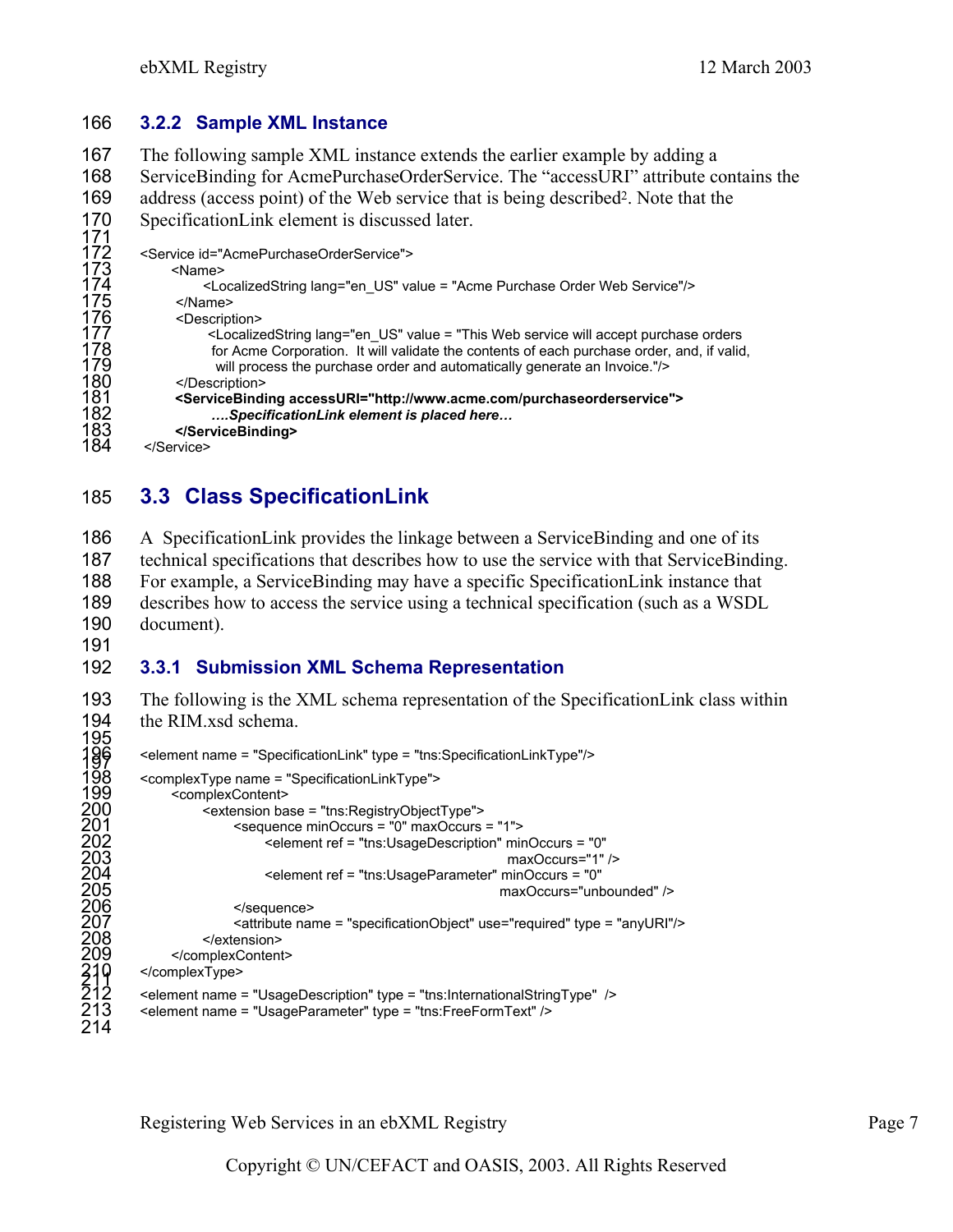#### 215 **3.3.2 Sample XML Instance**

216 The following sample XML instance extends the earlier example by adding a 217 SpecificationLink for the ServiceBinding. This SpecificationLink provides a linkage 218 between the ServiceBinding and a WSDL document that describes the AcmePurchaseOrderService: 220 <Service id="AcmePurchaseOrderService"> 222 <Name> <LocalizedString lang="en\_US" value = "Acme Purchase Order Web Service"/> 224 </Name> <Description> 226 <LocalizedString lang="en\_US" value = "This Web service will accept purchase orders for Acme Corporation. It will validate the contents of each purchase order, and, if valid, will process the purchase order and automatically generate an Invoice."/> </Description> 230 <ServiceBinding accessURI="http://www.acme.com/purchaseorderservice"> 231 **<SpecificationLink specificationObject="wsdlForPurchaseOrder">**  232 **<UsageDescription>**  233 **<LocalizedString lang="en\_US" value = "This is the WSDL**  234 **document that describes the Acme Purchase Order Web Service"/>**  235 **</UsageDescription>**  236 **</SpecificationLink>** </ServiceBinding> </Service> 239 240 The RegistryObject referenced in the "specificationObject" attribute above (the WSDL 241 document) would first need to be registered as an ExtrinsicObject in a request such as the 242 following:<br>
243<br>
244 <<br>  $\leq$  ExtrinsicOb<br>
245<br>
246<br>
247 S <ExtrinsicObject id="wsdlForPurchaseOrder" mimeType="text/xml"> <Name> 246 <LocalizedString lang="en\_US" value = "The WSDL document for the Acme Purchase Order Web 247 Service"/> </Name> </ExtrinsicObject>

# 250 **4 Full SubmitObjectsRequest Example**

251 The following is a full SubmitObjectsRequest XML instance example that combines all 252 XML instance examples shown above:

| 253<br><b>2545<br/>2556<br/>2558</b> | <submitobjectsrequest><br/><rim:leafregistryobjectlist></rim:leafregistryobjectlist></submitobjectsrequest>                                                                                                                                                                                                                                                                                               |
|--------------------------------------|-----------------------------------------------------------------------------------------------------------------------------------------------------------------------------------------------------------------------------------------------------------------------------------------------------------------------------------------------------------------------------------------------------------|
|                                      | Service objects                                                                                                                                                                                                                                                                                                                                                                                           |
|                                      | <service id="AcmePurchaseOrderService"></service>                                                                                                                                                                                                                                                                                                                                                         |
| 259                                  | <name></name>                                                                                                                                                                                                                                                                                                                                                                                             |
| 260                                  | <localizedstring lang="en US" value="Acme Purchase Order Web Service"></localizedstring>                                                                                                                                                                                                                                                                                                                  |
| 261                                  |                                                                                                                                                                                                                                                                                                                                                                                                           |
| 262                                  | <description></description>                                                                                                                                                                                                                                                                                                                                                                               |
| 263                                  | <localizedstring lang="en US" value="This Web service will accept purchase orders&lt;/th&gt;&lt;/tr&gt;&lt;tr&gt;&lt;th&gt;264&lt;/th&gt;&lt;th&gt;for Acme Corporation. It will validate the contents of each purchase order, and, if valid,&lt;/th&gt;&lt;/tr&gt;&lt;tr&gt;&lt;th&gt;265&lt;/th&gt;&lt;th&gt;will process the purchase order and automatically generate an Invoice."></localizedstring> |
| 266                                  |                                                                                                                                                                                                                                                                                                                                                                                                           |
| 267                                  | <servicebinding accessuri="http://www.acme.com/purchaseorderservice"></servicebinding>                                                                                                                                                                                                                                                                                                                    |
| 268                                  | <specificationlink specificationobject="wsdlForPurchaseOrder"></specificationlink>                                                                                                                                                                                                                                                                                                                        |
|                                      |                                                                                                                                                                                                                                                                                                                                                                                                           |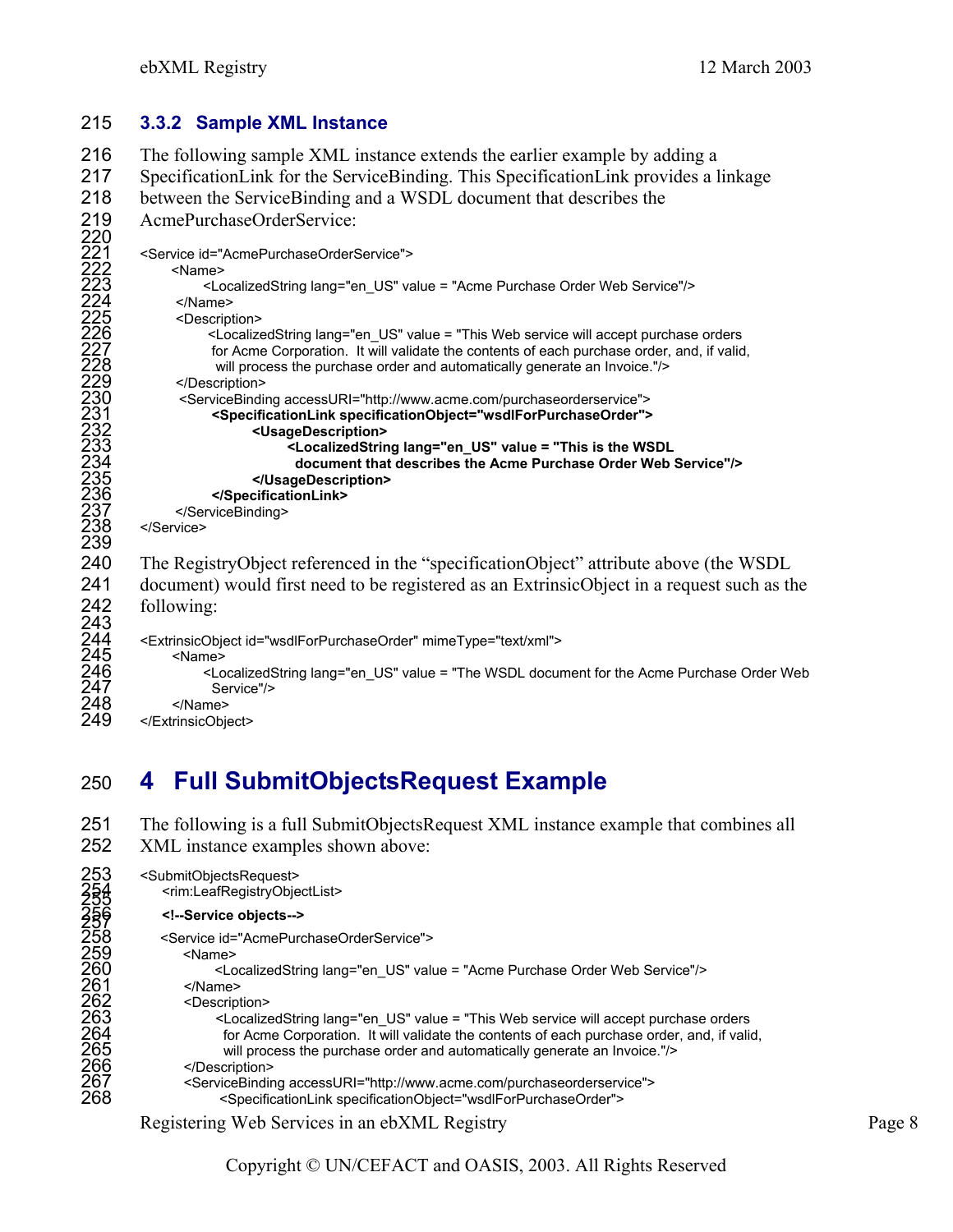| 269<br>270<br>271<br>272<br>273<br>274<br>278<br>278<br>278<br>279 | <usagedescription><br/><localizedstring lang="en_US" value="This is the WSDL&lt;br&gt;document that describes the Acme Purchase Order Web Service"></localizedstring><br/></usagedescription><br><br><br>                                     |
|--------------------------------------------------------------------|-----------------------------------------------------------------------------------------------------------------------------------------------------------------------------------------------------------------------------------------------|
|                                                                    | -WSDL document - ExtrinsicObject --                                                                                                                                                                                                           |
| 280<br>281<br>282<br>283<br>288<br>288<br>286                      | <extrinsicobject id="wsdlForPurchaseOrder" mimetype="text/xml"><br/><name><br/><localizedstring lang="en US" value="The WSDL document for the Acme Purchase Order&lt;br&gt;Web Service"></localizedstring><br/></name><br/></extrinsicobject> |
| 287                                                                | <br>                                                                                                                                                                                                                                          |

# 288 **5 Extended Scenarios**

289 This section includes scenarios that apply various registry features that were not 290 described in the earlier examples. Since most of these examples are based on XML 291 Schema representations that were already described in previous examples, XML Schema

292 representations will not be included in the scenarios below.

### 293 **5.1 Versioning of Web Services**

294 The Registry Information Model defines several version attributes for the RegistryEntry 295 class. These are:

| 296<br>297        | major Version: A registry-assigned major revision number; may be<br>$\bullet$<br>updated by the registry when an object is updated |
|-------------------|------------------------------------------------------------------------------------------------------------------------------------|
| 298<br>299        | minor Version: A registry-assigned minor revision number; may be<br>$\bullet$<br>updated by the registry when an object is updated |
| 300<br>301<br>302 | <b>userVersion:</b> A user-assigned revision number, similar to the<br>$\bullet$<br>major Version-minor Version tuple              |

303 Only the "userVersion" attribute will be referenced in the example in Section 5.1.1 304 below, as it is the only user-assigned version attribute.<br>305

#### 306 **5.1.1 Sample XML Instance**

307 The following sample XML instance illustrates a change in a user-assigned version to an 308 existing Service instance, through the submission of a new version of the Service instance 309 and a "Supersedes" association reflecting the relationship between the previous version 310 and this new version. It assumes that the user-assigned version is being updated from 1. and this new version. It assumes that the user-assigned version is being updated from 1.0 311 to 2.0.

 $312$ <br> $313$ <br> $314$ <br> $316$ <SubmitObjectsRequest>

<rim:LeafRegistryObjectList>

316 <Service id="AcmePurchaseOrderService2" **userVersion="2.0"**>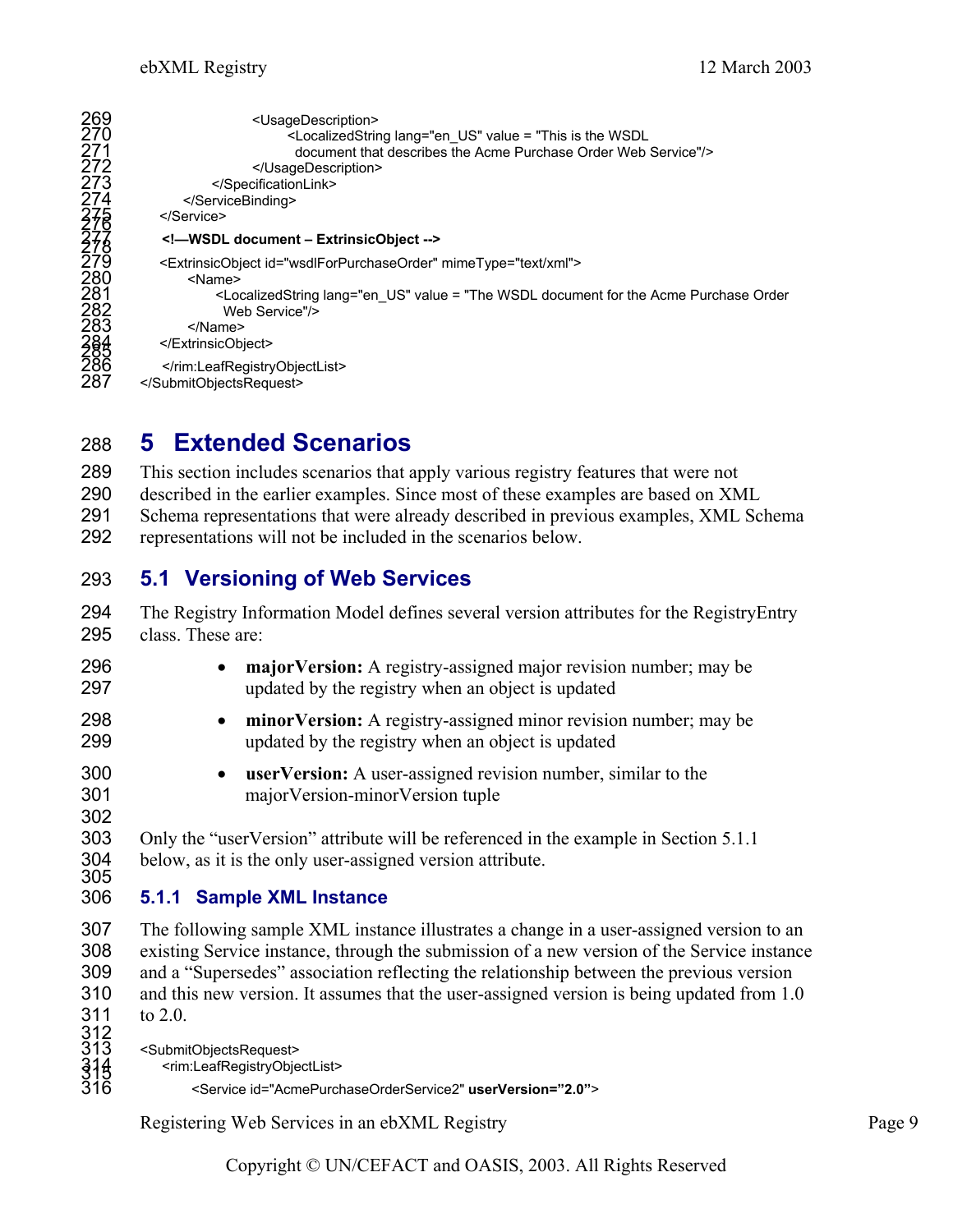| 317<br>318<br>319<br>320                           | <name><br/><localizedstring lang="en US" value="Acme Purchase Order Web Service"></localizedstring><br/></name><br><description></description>                                                                                                                                                    |
|----------------------------------------------------|---------------------------------------------------------------------------------------------------------------------------------------------------------------------------------------------------------------------------------------------------------------------------------------------------|
| 321<br>322<br>32333223232323232325                 | <localizedstring lang="en US" value="This Web service will accept purchase orders&lt;br&gt;for Acme Corporation. It will validate the contents of each purchase order, and, if valid,&lt;br&gt;will process the purchase order and automatically generate an Invoice."></localizedstring><br><br> |
|                                                    | $\epsilon$ rim:ObjectRef id = "urn:uuid:a2345678-1234-1234-234567890129"/>                                                                                                                                                                                                                        |
| $\overline{3}\overline{3}0$<br>331<br>3333<br>3344 | <br>The following association supersedes the current version of the Service instance with the new<br>version that is being submitted.<br>                                                                                                                                                         |
| 335<br>3396<br>338                                 | <rim: association="" associationtype="&lt;br" id="New-AcmePurchaseOrderService-Assoc">"urn:uuid_for_Supersedes_association" sourceObject = "AcmePurchaseOrderService2"<br/>targetObject = "urn:uuid:a2345678-1234-1234-234567890129"/&gt;</rim:>                                                  |
| 339<br>340                                         | <br>                                                                                                                                                                                                                                                                                              |
| <b></b>                                            | $\sim$ 1 $\sim$ 1 $\prime$<br>.<br>$\sim$ 1 $\cdot$<br>$\cdots$                                                                                                                                                                                                                                   |

341 In the association above, the "sourceObject" attribute contains the UUID of the new 342 Service instance, while the "targetObject" attribute contains the UUID of the old (version 343 1.0) Service instance.

### 344 **5.2 Associating a Web Service with an Organization**

345 It is possible to associate a Web service with the Organization that implements the Web 346 service. This allows for hierarchical discovery in an ebXML Registry of Organizations 347 and their corresponding Web service offerings (or vice-versa).

348 349



350

351 **Figure 2: Associating a Web Service with an Organization**

352 353

#### 354 **5.2.1 Sample XML Instance**

355 The following sample XML instance associates Acme Corporation with its Purchase 356 Order Service through an "OffersService" association. It is assumed that an Organization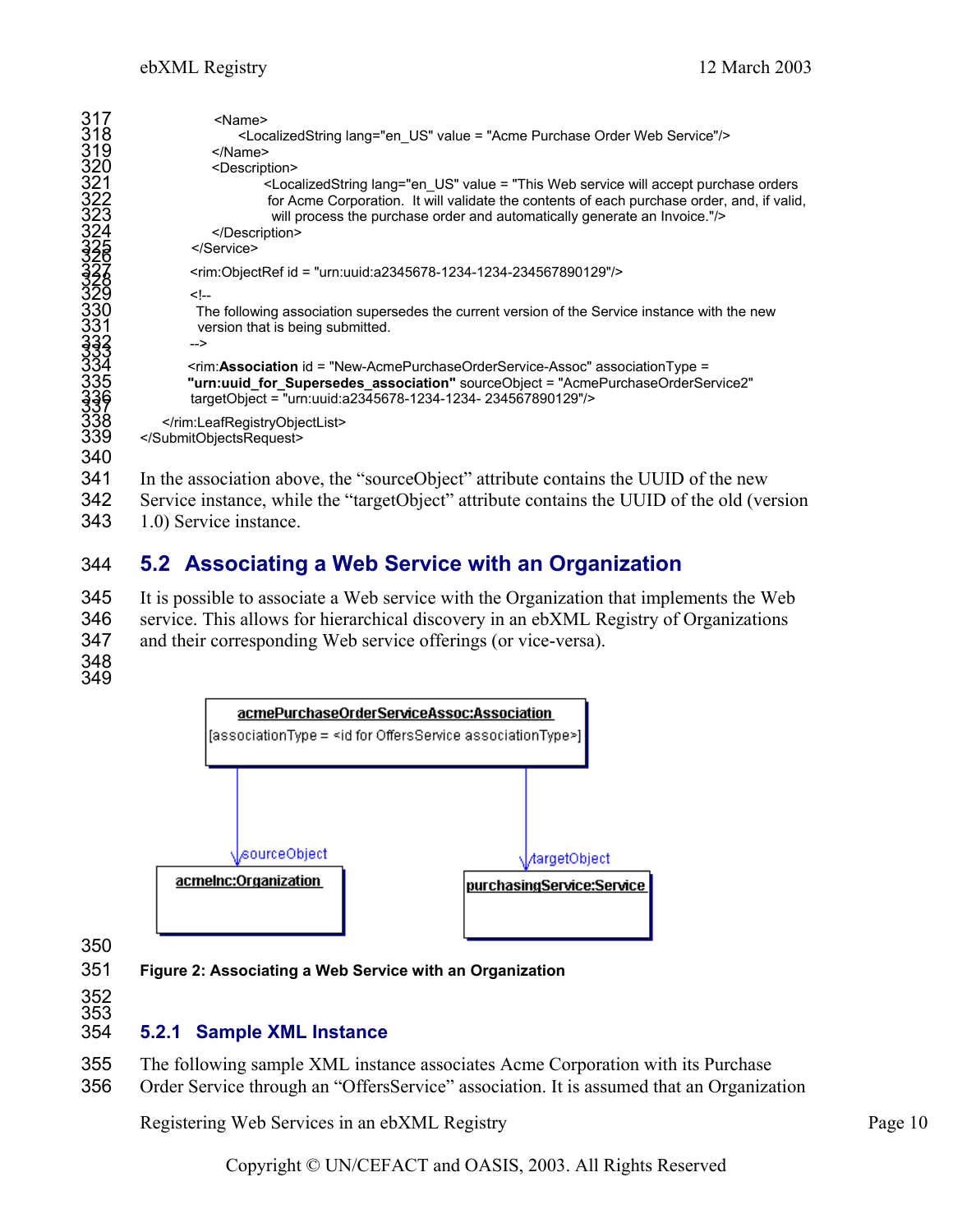instance already exists for Acme Corporation, and the Purchase Order Service and any associated instances, such as ServiceBinding and SpecificationLink, have been registered as well. 360<br>361

<SubmitObjectsRequest>

362 <rim:LeafRegistryObjectList> 363

 $364$   $\leq$   $\leq$ The following association denotes that Acme Corporation offers a Purchase Order Service. The sourceObject is the UUID of Acme Corporation's Organization instance, while the targetObject is the UUID of the Purchase Order Service's Service instance.

 $\frac{368}{309}$  --> 370 <rim:**Association** id = "AcmePurchaseOrderService-Assoc" associationType = 371 "**urn:uuid\_for\_OffersService\_association**" sourceObject = "urn:uuid:a2345678-1234-1234- 372 3345678901292" targetObject = "urn:uuid:a2345678-1234-1234-93456789012"/> 373

</rim:LeafRegistryObjectList> 375 </SubmitObjectsRequest>

376

377 In the association above, the "sourceObject" attribute contains the UUID of Acme

378 Corporation's Organization instance, while the "targetObject" attribute contains the 379 UUID of the Purchase Order Service's Service instance.

# 380 **5.3 Associating a Web Service with an Access Control Policy**

It is possible to associate a Web service with an Access Control Policy in order to authorize access to methods associated with the Service instance. This can help ensure that only authorized users can (for example) perform life cycle operations on the Service instance.

385

408

#### 386 **5.3.1 Sample XML Instance**

The following sample XML instance associates Acme Corporation's Purchase Order Service with an Access Control Policy through an "AccessControlPolicyFor" association. It is assumed that an AccessControlPolicy instance already exists for the Access Control Policy, and the Purchase Order Service and any associated instances, such as

391 ServiceBinding and SpecificationLink, have been registered as well.<br>392 <SubmitObjectsRequest> <SubmitObjectsRequest> 394 <rim:LeafRegistryObjectList> 395 398896456 The following association relates an existing Access Control Policy to Acme Corporation's Purchase Order Service. The sourceObject is the UUID of Acme Corporation's Purchase Order Service instance, while the targetObject is the UUID of the Access Control Policy instance.  $400$ <br>  $402$ <br>  $403$ <br>  $403$ <br>  $\frac{1}{100}$ <br>  $\frac{1}{100}$ 402 <rim:**Association** id = "AcmePurchaseOrderService-AccessPolicyAssoc" associationType = 403 "**urn:uuid\_for\_AccessControlPolicyFor\_association**" sourceObject = "urn:uuid:a2345678-1234- 404 1234-8345678901262" targetObject = "urn:uuid:a2345678-1234-1234-03456789015"/> 405

406 </rim:LeafRegistryObjectList><br>407 </SubmitObjectsRequest> 407 </SubmitObjectsRequest>

- 409 In the association above, the "sourceObject" attribute contains the UUID of Acme
- 410 Corporation's Purchase Order Service instance, while the "targetObject" attribute
- Registering Web Services in an ebXML Registry Page 11 411 contains the UUID of the Access Control Policy instance.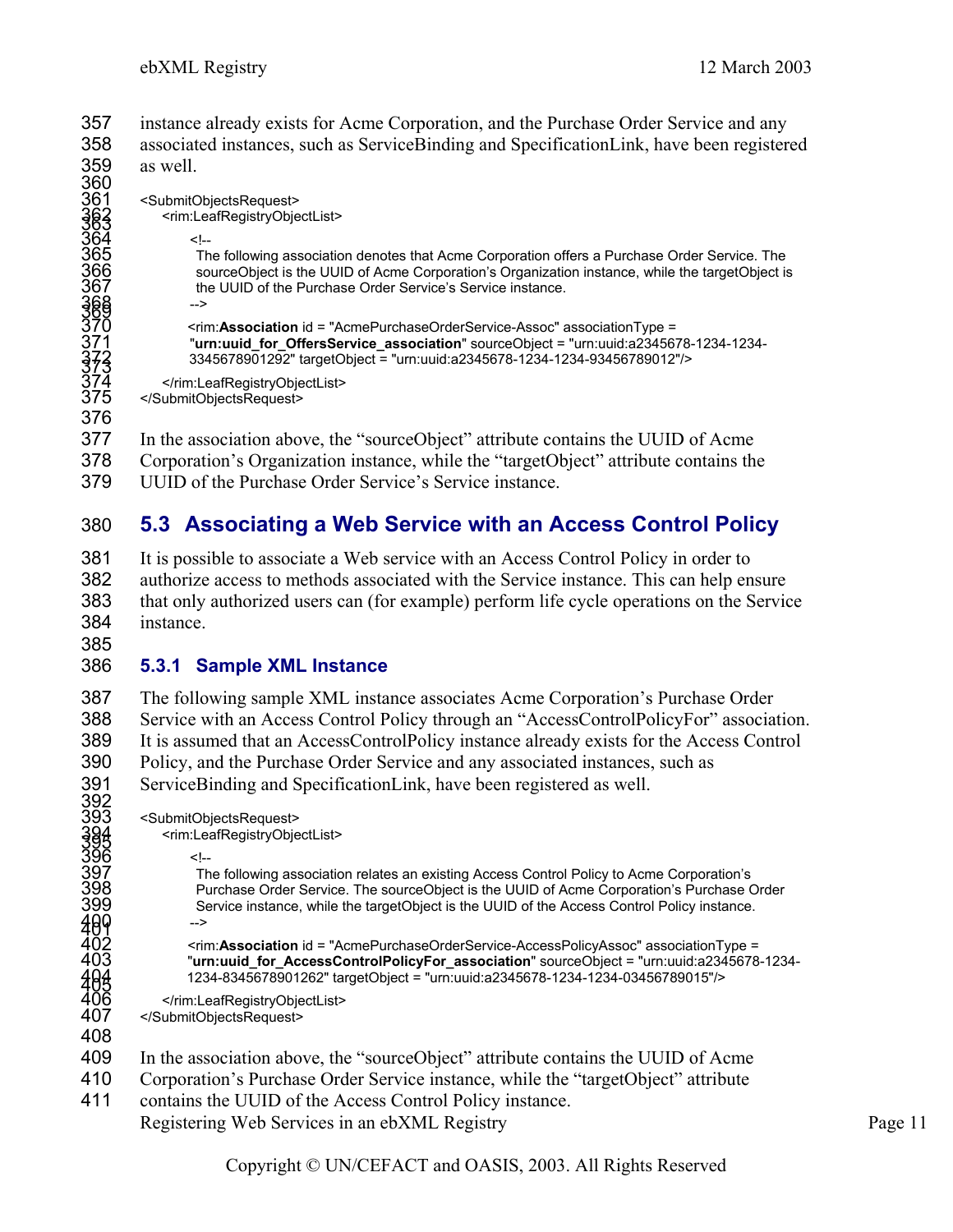### 412 **5.4 Registering a Service Description that is External to the**  413 **Registry**

414 It is possible to associate a Web service with a Service description that is external to the 415 registry by using the Specification Link class as shown below.

- registry by using the SpecificationLink class as shown below.
- 



#### 417

#### 418 **Figure 3: Registering an External Service Description**

#### 419 420 **5.4.1 Sample XML Instance**

421 The following sample XML instance is similar to that of Section 3.3.2 above, with the 422 only difference being that the "specificationObject" attribute contains the URL of the 423 external Service description.<br> $424$ 

| ╌╌  |                                                                                                                                                                                                                                                                                                                                                                                                           |
|-----|-----------------------------------------------------------------------------------------------------------------------------------------------------------------------------------------------------------------------------------------------------------------------------------------------------------------------------------------------------------------------------------------------------------|
| 425 | <service id="AcmePurchaseOrderService"></service>                                                                                                                                                                                                                                                                                                                                                         |
| 426 | <name></name>                                                                                                                                                                                                                                                                                                                                                                                             |
| 427 | <localizedstring lang="en US" value="Acme Purchase Order Web Service"></localizedstring>                                                                                                                                                                                                                                                                                                                  |
| 428 |                                                                                                                                                                                                                                                                                                                                                                                                           |
| 429 | <description></description>                                                                                                                                                                                                                                                                                                                                                                               |
| 430 | <localizedstring lang="en US" value="This Web service will accept purchase orders&lt;/th&gt;&lt;/tr&gt;&lt;tr&gt;&lt;th&gt;431&lt;/th&gt;&lt;th&gt;for Acme Corporation. It will validate the contents of each purchase order, and, if valid,&lt;/th&gt;&lt;/tr&gt;&lt;tr&gt;&lt;th&gt;432&lt;/th&gt;&lt;th&gt;will process the purchase order and automatically generate an Invoice."></localizedstring> |
| 433 |                                                                                                                                                                                                                                                                                                                                                                                                           |
| 434 | <servicebinding accessuri="http://www.acme.com/purchaseorderservice"></servicebinding>                                                                                                                                                                                                                                                                                                                    |
| 435 | <specificationlink specificationobject="urn:uuid_for_ExternalLink_instance"></specificationlink>                                                                                                                                                                                                                                                                                                          |
| 436 | <usagedescription></usagedescription>                                                                                                                                                                                                                                                                                                                                                                     |
| 437 | <localizedstring lang="en US" value="This is the WSDL&lt;/th&gt;&lt;/tr&gt;&lt;tr&gt;&lt;th&gt;438&lt;/th&gt;&lt;th&gt;document that describes the Acme Purchase Order Web Service"></localizedstring>                                                                                                                                                                                                    |
| 439 |                                                                                                                                                                                                                                                                                                                                                                                                           |
| 440 |                                                                                                                                                                                                                                                                                                                                                                                                           |
| 441 |                                                                                                                                                                                                                                                                                                                                                                                                           |
| 442 |                                                                                                                                                                                                                                                                                                                                                                                                           |
| 443 |                                                                                                                                                                                                                                                                                                                                                                                                           |
| 444 |                                                                                                                                                                                                                                                                                                                                                                                                           |
|     | The "specificationObject" attribute above references an External Link instance that                                                                                                                                                                                                                                                                                                                       |

445 contains the URI for the WSDL document.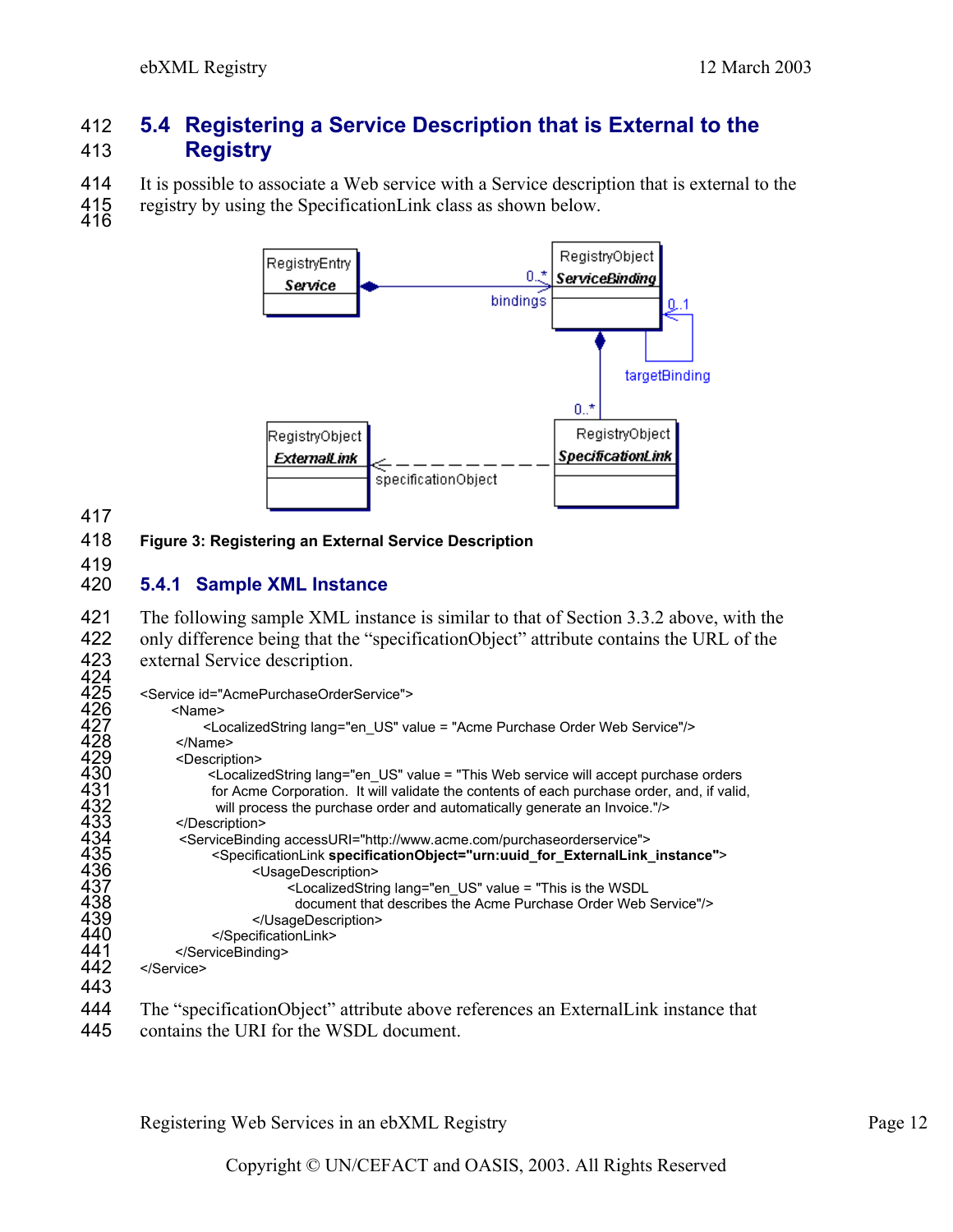### 446 **5.5 Web Service Redirection**

The "targetBinding" attribute of the ServiceBinding class is used to redirect a Web service to another access point. This may be done, for example, if the service is rehosted by another service provider. If the "targetBinding" attribute is specified in a ServiceBinding instance, the "accessURI" attribute is ignored.

451 452 **5.5.1 Sample XML Instance** 

453 The following sample XML instance is similar to the XML instance in Section 3.2.2 454 above, with the exception that the "targetBinding" attribute has been added:

```
455<br>456
456 <Service id="AcmePurchaseOrderService"> 
457 <Name> 
458 <LocalizedString lang="en_US" value = "Acme Purchase Order Web Service"/><br>459 </Name><br>460 <Description>
               459 </Name> 
460 <Description> 
461 <LocalizedString lang="en_US" value = "This Web service will accept purchase orders 
462 for Acme Corporation. It will validate the contents of each purchase order, and, if valid,<br>463 will process the purchase order and automatically generate an Invoice."/>
will process the purchase order and automatically generate an Invoice."/><br>464 </Description><br>465 <ServiceBinding accessURI="http://www.acme.com/purchaseorderservice>
               </Description>
465 <ServiceBinding accessURI="http://www.acme.com/purchaseorderservice" 
466 targetBinding=" urn:uuid_for_ExternalLink_instance"> 
467 ….SpecificationLink element goes here… 
468 </ServiceBinding> 
          </Service>
470
```
471 In the above example, Acme Corporation's Purchase Order Service has been rehosted to 472 a URI that is specified in the ExternalLink instance referenced by the "targetBinding" 473 attribute above.

### 474 **5.6 Customizing Metadata Using Slots**

The Slot class provides a dynamic way to add arbitrary attributes to RegistryObject instances through the specification of name/value pairs. This ability to add attributes dynamically to RegistryObject instances enables extensibility within the Registry Information Model. Slots can be used with Web Service definitions to define information that is unique to an organization's needs.

480

 $\overline{a}$ 

#### 481 **5.6.1 Sample XML Instance**

482 The following sample XML instance extends the example in Section 3.2.2 by adding 483 slots for the internal Web Service Administrator Name and whether the Web service is 484 HTTP(REST)-based or SOAP-based<sup>3</sup>:

485<br>486 486 <Service id="AcmePurchaseOrderService"> 487 <Name> 488 <LocalizedString lang="en\_US" value = "Acme Purchase Order Web Service"/> 489 </Name>

<sup>&</sup>lt;sup>3</sup> Although this information can be obtained by inspecting a WSDL document, it can be more efficient to specify it at this metadata level so as to avoid the need to automatically open and inspect a WSDL document.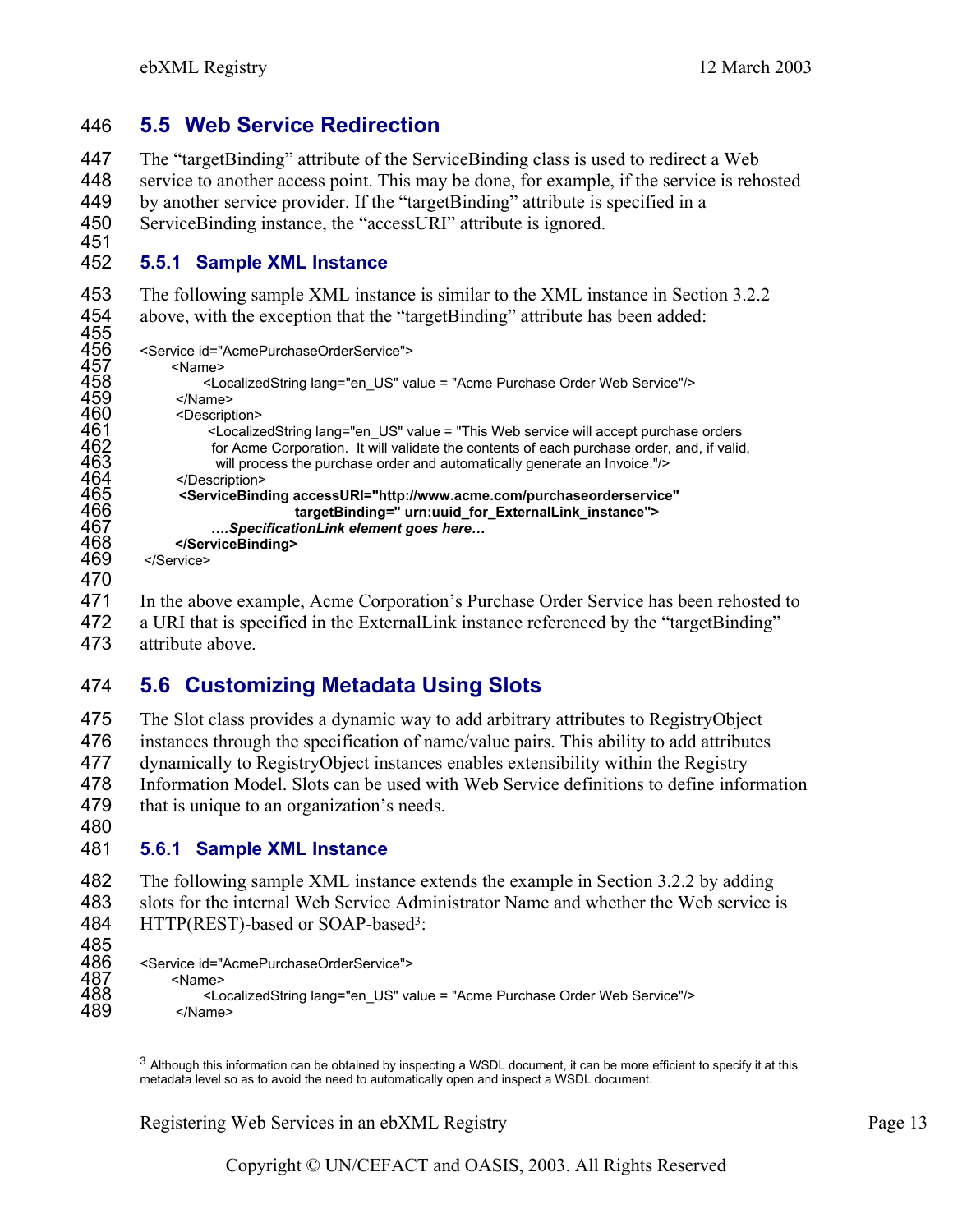| 490 | <description></description>                                                                                                                                                                                                                                                                                                                                                                               |
|-----|-----------------------------------------------------------------------------------------------------------------------------------------------------------------------------------------------------------------------------------------------------------------------------------------------------------------------------------------------------------------------------------------------------------|
| 491 | <localizedstring lang="en US" value="This Web service will accept purchase orders&lt;/td&gt;&lt;/tr&gt;&lt;tr&gt;&lt;td&gt;492&lt;/td&gt;&lt;td&gt;for Acme Corporation. It will validate the contents of each purchase order, and, if valid,&lt;/td&gt;&lt;/tr&gt;&lt;tr&gt;&lt;td&gt;493&lt;/td&gt;&lt;td&gt;will process the purchase order and automatically generate an Invoice."></localizedstring> |
| 494 |                                                                                                                                                                                                                                                                                                                                                                                                           |
| 495 | <slot name="Web Service Administrator Name"></slot>                                                                                                                                                                                                                                                                                                                                                       |
| 496 | <valuelist></valuelist>                                                                                                                                                                                                                                                                                                                                                                                   |
| 497 | <value>John Smith</value>                                                                                                                                                                                                                                                                                                                                                                                 |
| 498 |                                                                                                                                                                                                                                                                                                                                                                                                           |
| 499 | $<$ /Slot >                                                                                                                                                                                                                                                                                                                                                                                               |
| 500 | <slot name="HTTP or SOAP"></slot>                                                                                                                                                                                                                                                                                                                                                                         |
| 501 | <valuelist></valuelist>                                                                                                                                                                                                                                                                                                                                                                                   |
| 502 | <value>SOAP</value>                                                                                                                                                                                                                                                                                                                                                                                       |
| 503 |                                                                                                                                                                                                                                                                                                                                                                                                           |
| 504 | $<$ /Slot >                                                                                                                                                                                                                                                                                                                                                                                               |
| 505 | <servicebinding accessuri="http://www.acme.com/purchaseorderservice"></servicebinding>                                                                                                                                                                                                                                                                                                                    |
| 506 | SpecificationLink element goes here                                                                                                                                                                                                                                                                                                                                                                       |
| 507 |                                                                                                                                                                                                                                                                                                                                                                                                           |
| 508 |                                                                                                                                                                                                                                                                                                                                                                                                           |
|     |                                                                                                                                                                                                                                                                                                                                                                                                           |

# **Appendix A WSDL Introduction**

The Web Service Description Language (WSDL) provides the ability to describe a Web service in abstract as well as with concrete bindings to specific protocols. In WSDL, an abstract service consists of one or more *port types* or end-points. Each port type consists of a collection of *operations*. Each operation is defined in terms of *messages* that define what data is exchanged as part of that operation. Each message is typically defined in terms of elements within an XML Schema definition. An abstract service is not bound to any specific protocol (e.g. SOAP). In WSDL, an abstract service may be used to define a concrete service by binding it to a specific protocol. This binding is done by providing a *binding* definition for each abstract port type that defines additional protocols specific details. Finally, a concrete *service* definition is defined as a collection of *ports*, where each port simply adds address information such as a URL for each concrete port. One of the most distinctive features of WSDL is that the abstract information can be

separated from the concrete information, to form an abstract *service interface definition* and one or more concrete *service implementation definitions*. This separation allows for the creation of clearer service definitions by separating the definitions according to their level of abstraction. It also maximizes the ability to reuse service definitions of all kinds. As a result, WSDL documents structured in this way are easier to use and maintain [UDDI].

## **Appendix B OASIS/ebXML Collaboration-Protocol Profile and Agreement (CPP/A) Introduction**

- The OASIS/ebXML Collaboration-Protocol Profile and Agreement (CPP/A)
- specification defines the structure and contents of ebXML Collaboration Protocol Profiles
- (CPPs) and Collaboration Protocol Agreements (CPAs), both of which are used for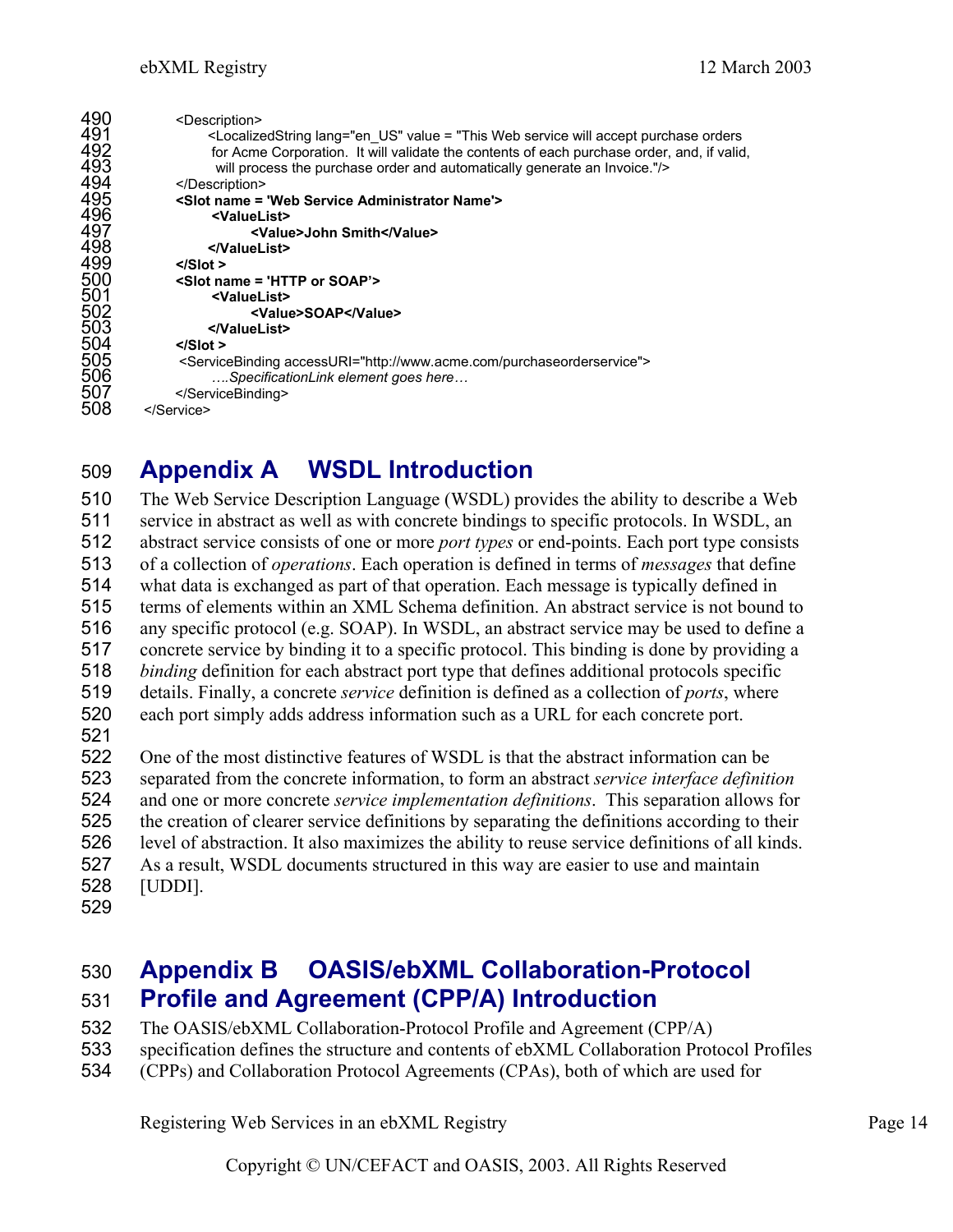- business integration and trading partner discovery purposes. A CPP describes the
- message-exchange capabilities of a Party, while a CPA defines the capabilities that two
- Parties need to agree upon to enable them to engage in electronic business for the
- purposes of the particular CPA. A CPA may be created by computing the intersection of the two Partners' CPPs.
- 
- Included in the CPP and CPA are details of transport, messaging, security constraints,
- and bindings to a Business Process Specification document (which may conform to the
- ebXML Business Process Specification Schema, or BPSS) that contains the definition of
- the interactions between the two Parties while engaging in a specified electronic Business
- Collaboration. A Business Process Specification document, CPP, and CPA may all be
- stored in an ebXML Registry.

# **Appendix C DAML-S Introduction**

DAML-S is an emerging DAML+OIL ontology for Semantic Web Services. It is a collaborative effort between BBN Technologies, Carnegie Mellon University, Nokia Research Center, SRI International, Stanford University, and Yale University. The Semantic Web is rapidly becoming a reality through the development of Semantic Web markup languages such as DAML+OIL, and these markup languages enable the creation of arbitrary domain ontologies (such as DAML-S) that support the unambiguous description of Web content.

While WSDL provides a low-level description of Web services, DAML-S complements WSDL by providing Web service descriptions at the application layer – that is, describing *what* a service can do, not just *how* it does it. A DAML-S/WSDL binding (known as a "grounding") has been defined that involves a complementary use of the two languages. 

# **References**

| 562                        | [DAML-S] DAML-S: Web Service Descriptions for the Semantic Web                |
|----------------------------|-------------------------------------------------------------------------------|
| 563<br>564                 | http://xml.coverpages.org/ISWC2002-DAMLS                                      |
| 565                        | [ebCPP] ebXML Collaboration-Protocol Profile and Agreement Specification      |
| 566<br>567                 | http://www.oasis-open.org/committees/ebxml-cppa/documents/ebcpp-2.0.pdf       |
| 568                        | [ebRIM] ebXML Registry Information Model Specification v3.0 (release pending) |
| 569                        | [ebRIM Schema] ebXML Registry Information Model Schema v3.0                   |
| 570                        | http://www.oasis-open.org/committees/regrep/documents/3.0/schema/rim.xsd      |
| 571<br>5774<br>5774<br>577 | [ebRS] ebXML Registry Services Specification v3.0 (release pending)           |